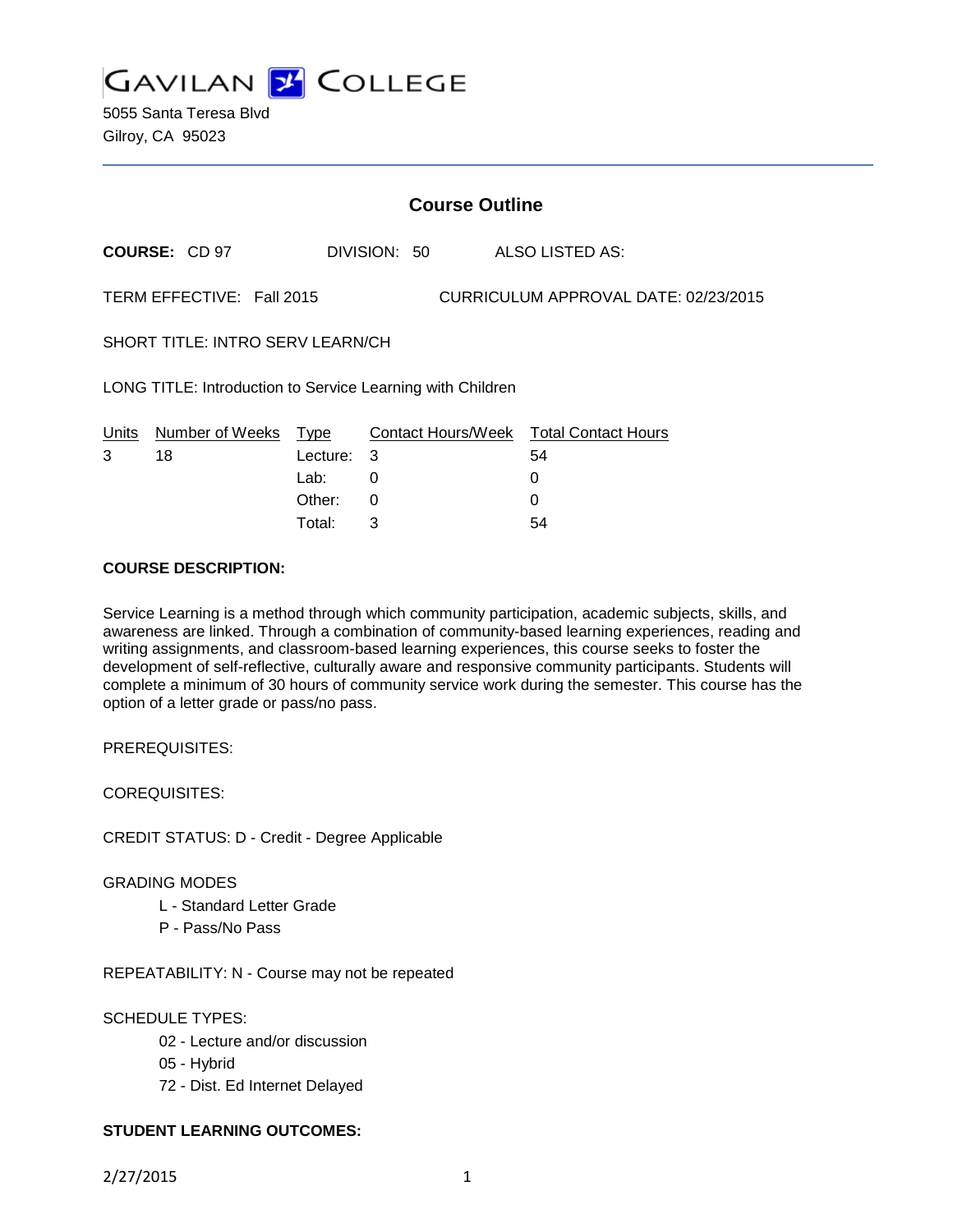1. Demonstrate critical self-reflection of one's own assumptions and stereotypes.

Measure: Reflective Journals; discussion forum

PLO: 3 ILO: 1, 6

GE-LO:

Year assessed or anticipated year of assessment: 2015

2. Comprehend one's own social and cultural group identities and the relative privilege or marginalization of each.

Measure: Final paper addressing progress toward outcomes

PLO: 3

ILO: 1, 2

GE-LO:

Year assessed or anticipated year of assessment: 2015

3. Demonstrate intercultural communication skills.

Measure: Evaluation by community supervisor

PLO: 3

ILO: 1, 4

GE-LO:

Year assessed or anticipated year of assessment: 2015

4. Demonstrate knowledge of the demographics, socio-cultural dynamics and assets of a specific local community.

Measure: Final paper addressing SL placement community characteristics

PLO: 2,3

ILO: 1,4, 6

GE-LO:

Year assessed or anticipated year of assessment: 2015

5. Examine and analyze a community issue in the context of systemic inequities.

Measure: Written assignments and journal entries

PLO: 3

ILO: 2,3,4

GE-LO:

Year assessed or anticipated year of assessment: 2016

6. Enger, participate in, and exit a community of children in ways that do not reinforce systemic injustice.

Measure: Journal entries; Evaluation by community supervisor. final examination

PLO: 2,3

ILO: 1,4

GE-LO:

Year assessed or anticipated year of assessment: 2016

7. Demonstrate reciprocity and responsiveness in service work with community. Measure: Journal entries; Evaluation by community supervisor. final examination PLO: 3

2/27/2015 2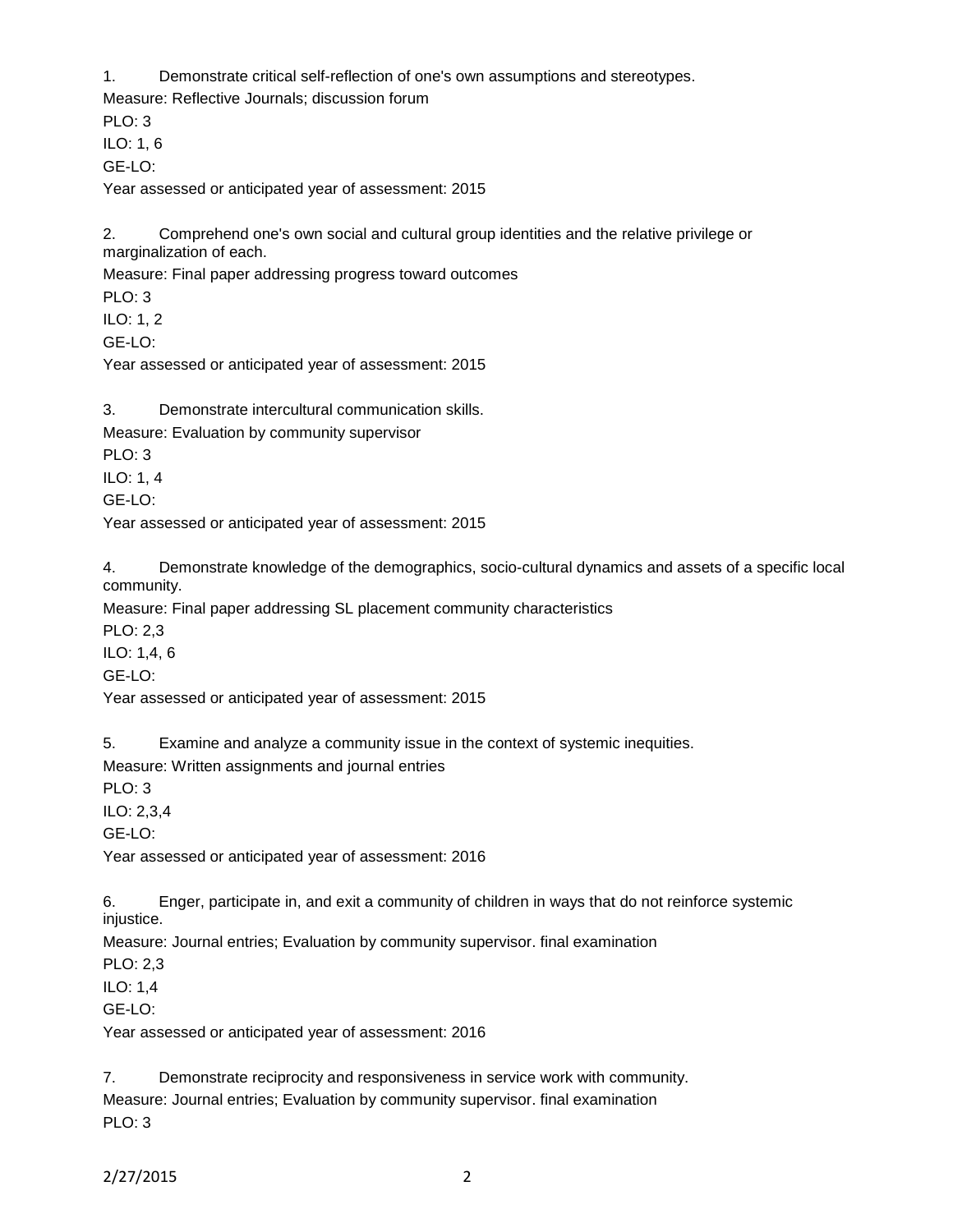ILO: 1,2,4 GE-LO: Year assessed or anticipated year of assessment: 2016

# PROGRAM LEARNING OUTCOMES:

1. Articulate three major child development theories and translate these theories into appropriate schoolage care environments that include learning centers and materials.

2. Plan developmentally appropriate school-age curriculum activities in three domains of development: cognitive, affective, and psychomotor.

3. Identify different models of school-age programs and design a model of leadership in programs and advocacy for children and family needs.

## **CONTENT, STUDENT PERFORMANCE OBJECTIVES, OUT-OF-CLASS ASSIGNMENTS**

Curriculum Approval Date: 02/23/2015 WEEK HOURS CONTENT Week 1 3hours Overview of course: purpose, expectations. In class reading/discussion of Sigmon: "Sit Down. Be Quiet. Pay Attention." Week 2 3 hours Introduction to Service Learning with Children. Understanding the goals of a service learning project; identifying the kinds of settings within a community where one can participate in community service with children. RFT: Social Capital: Connecting Kids, Schools & Communities. JQW: What are the goals of a service learning project? What kind of setting appeals to you? What do you need to know and to connect with one of those settings? Week 3 3hours Principles of Service Learning. RFT (Reading From Text): Background and a Typology; Four Questions. JQW (Journal Questions of the Week): Is "sitting down, being quiet, and paying attention" service? What is effective service learning? How does service learning differ from volunteerism? Week 4 3hours Introduction to Community Partners. Panel of community partner agencies will make presentations on their program. RFT: A Story. JQW: What are the core issues that afterschool and tutoring programs are addressing? What kind of contribution can I make to these projects? What is the cycle of service learning? How do we start to think about designing a project? Week 5 3 hours Introduction to Local Communities. Panel of local business owners will make presentations on "community character." RFT: Probing Our Own Experience of Serving and Being Served. JQW: What is it about a community that determines its "character?" How might that influence the needs of the community? Planning for service. Use textbook documents to start planning for the first service project. Week 6 3 Hours Understanding Local Communities. Class presentations and discussion related to previous two week's panels. RFT: Kretzman & McKnight. Building Communities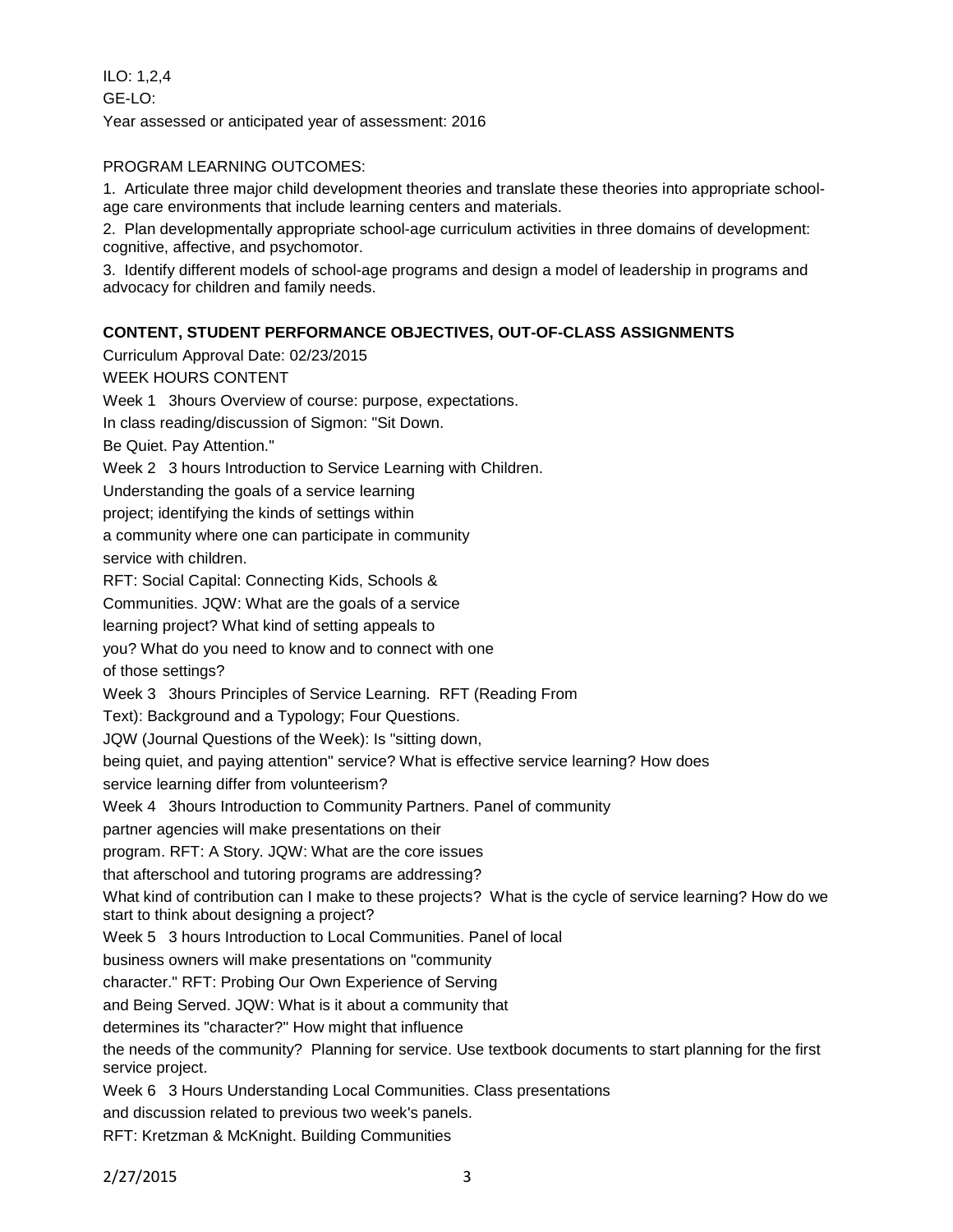from the Inside Out. JQW: What "social capital" do these communities possess? What do you see as you own needs and assets as a service learner? Describe a relationship that is a reciprocal one for you. Week 7 3 hours Child and Youth Development. What is the connection between school and not-school as learning environments? What are the learning resources available for children in these communities? RFT: Academy for Educational Development , "People, Places and Possibilities: Community Organizations and Youth Development. JQW: What was your experience with "youth organizations" growing up? Where did you do after school? Did you find the right" people, places, and possibilities" to help you develop as a fully engaged person? What can you contribute as a service learner to these youth development efforts? Week 8 3 Hours The Dynamics of Power, Privilege and Oppression. RFT: McIntosh- Unpacking the Backpack of White Privilege; Olson-Edwards The Blue-Collar Perspective. JQW: How does racism and prejudice impact your life, either as the target or as a non-target? What do you believe needs to happen to end institutionalized racism? What role can you personally play? Week 9 3 hours Midterm Examination. Reflection Journals Due. First Project Due. Student Performance Objectives to be evaluated: The student will demonstrate awareness of role as self-reflective community participant. The student will demonstrate awareness of role as a culturally aware community participant. The student will demonstrate competency in engaging in reciprocal service and learning. Week 10 3 hours Sexism. RFT: McIntosh - White Privilege and Male Privilege; Faludi - Blame it on Feminism. JQW: Many are raised to believe men and women have equal opportunity to achieve anything they want to achieve in the U.S. Do you believe this? Identify examples in your community site that support and defy this belief. Do you notice any gender differences in your site, for example, do boys and girls/men and women engage in activities that may be stereotypical for their gender? Week 11 3 hours Compassion & blame: Understanding others' perspectives. RFT: Campo 'Give Back to Your Community,' she said; Chodron . On Being a Good Neighbor. JQW: What has been positive about your experience in the community so far? What has been challenging or uncomfortable? What have you learned about compassion,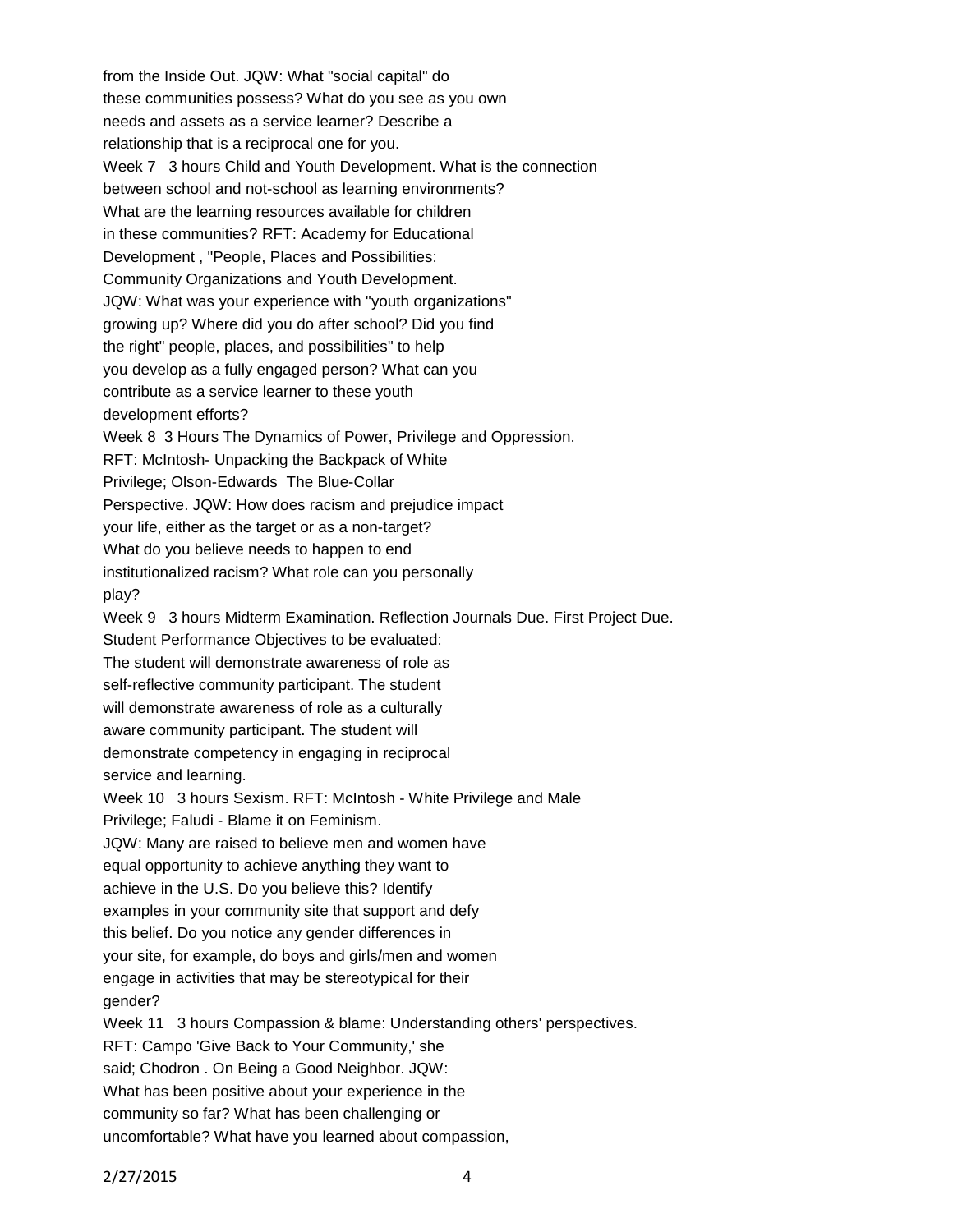blame and understanding others' perspectives? Week 12 3 hours Oppression, Youth and Schools. RFT: Pharr: The common elements of oppressions. Search Institute. Developmental Assets of Youth Development. JQW: To what extent are the "youth development principles" evident in the programs that you are working with? Do they take an "assets" based approach to their work? What needs are getting met? Week 13 3 hours Sexism and Heterosexism. RFT: Gould - A Fabulous Child's Story. JQW: How does heterosexism play a role in your life? In what ways do you receive privileges or prejudices based on sexual orientation? What examples of heterosexism and homophobia do you see in your daily life, at you service site? Week 14 3 hours Responses to Oppression: Resistance, Allies, Internalized Oppression. RFT: Street -Battling Toxic Racism; Hamilton - Women, Home, and Community: The Struggle in an Urban Environment. JQW: What did you learn from the courageous acts of resistance of people? How do you resist oppression? What does it mean to be an ally with people who are the targets of injustice? Do you want to be an ally for others? Where will you start? Week 15 3 hours Charity and Social Change. RFT: Kahne & Westheimer- In the Service of What: The Politics of Service Learning; Ogden Going Beyond Service. JQW: What did you learn from the activities on charity and social change? Give an example of someone from ancient times who is known for his/her charity and social change. How do charity and/or social change relate to your goals for your own life? Week 16 3 hours Assimilation of Concepts. In class reading: Bella, teal Habits of the Heart. Class discussion: The authors of Habits of the Heart state that Americans are united 'in at least one belief--the belief that economic success or misfortune is the individual's responsibility, and his or hers alone. Do you agree? JQW: Analyze the class discussion around Habits of the Heart and develop a concept statement around economic success and personal responsibility. Week 17 3 hours Reflection on Service Learning. Student presentations/ class discussion Week 18 2 hours Second Project Due. Final Exam Student Learning Outcomes to be assessed: The student will demonstrate competency as self-reflective community participant. The student will demonstrate competency as a culturally aware community participant. The student will demonstrate competency as a responsive community participant. The student will demonstrate increased competency in engaging in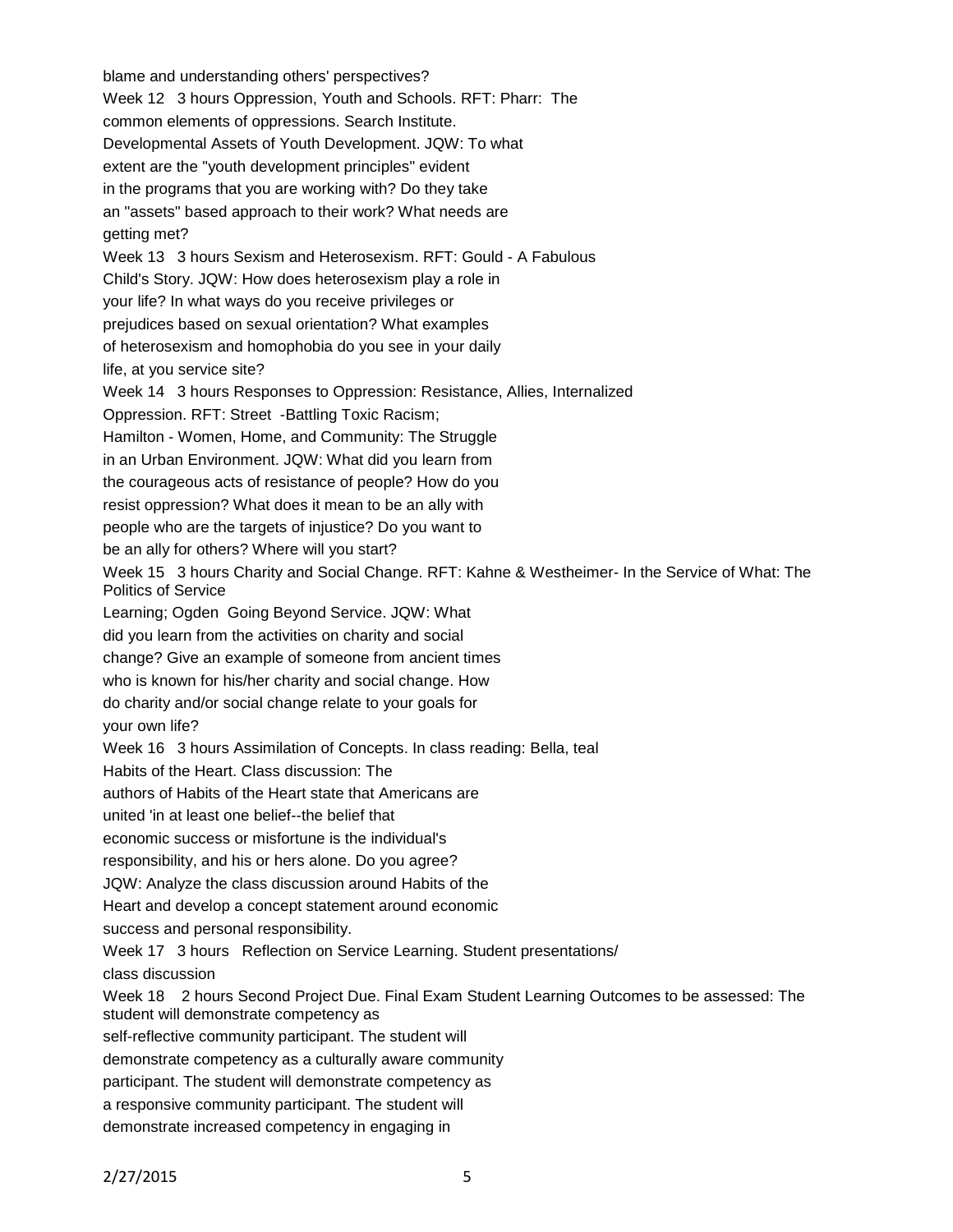reciprocal service and learning. ASSIGNMENTS: Included in course content section of course outline.

### **METHODS OF INSTRUCTION:**

Lecture, in class activities, out of class activities, videos, guest presenters, class assignments.

### **METHODS OF EVALUATION:**

The types of writing assignments required: Written homework Essay exams Term papers The problem-solving assignments required: Field work Exams The types of skill demonstrations required: Field work Other: Community work defined as valuable by community The types of objective examinations used in the course: Multiple choice True/false Matching items Completion Other category: None The basis for assigning students grades in the course: Writing assignments: 20% - 40% Problem-solving demonstrations: 20% - 40% Skill demonstrations: 20% - 40% Objective examinations: 20% - 40% Other methods of evaluation: 0% - 0%

### **REPRESENTATIVE TEXTBOOKS:**

Kathryn Berger Kaye. The Complete Guide to Service Learning. Minneapolis: Free Spirit Publishing, 2010. Or other appropriate college level text. ISBN: 978-1575423456 Reading level of text, Grade: 14th grade level Verified by: Publisher

### **ARTICULATION and CERTIFICATE INFORMATION**

Associate Degree: CSU GE: IGETC: CSU TRANSFER: Transferable CSU, effective 200130 UC TRANSFER: Not Transferable